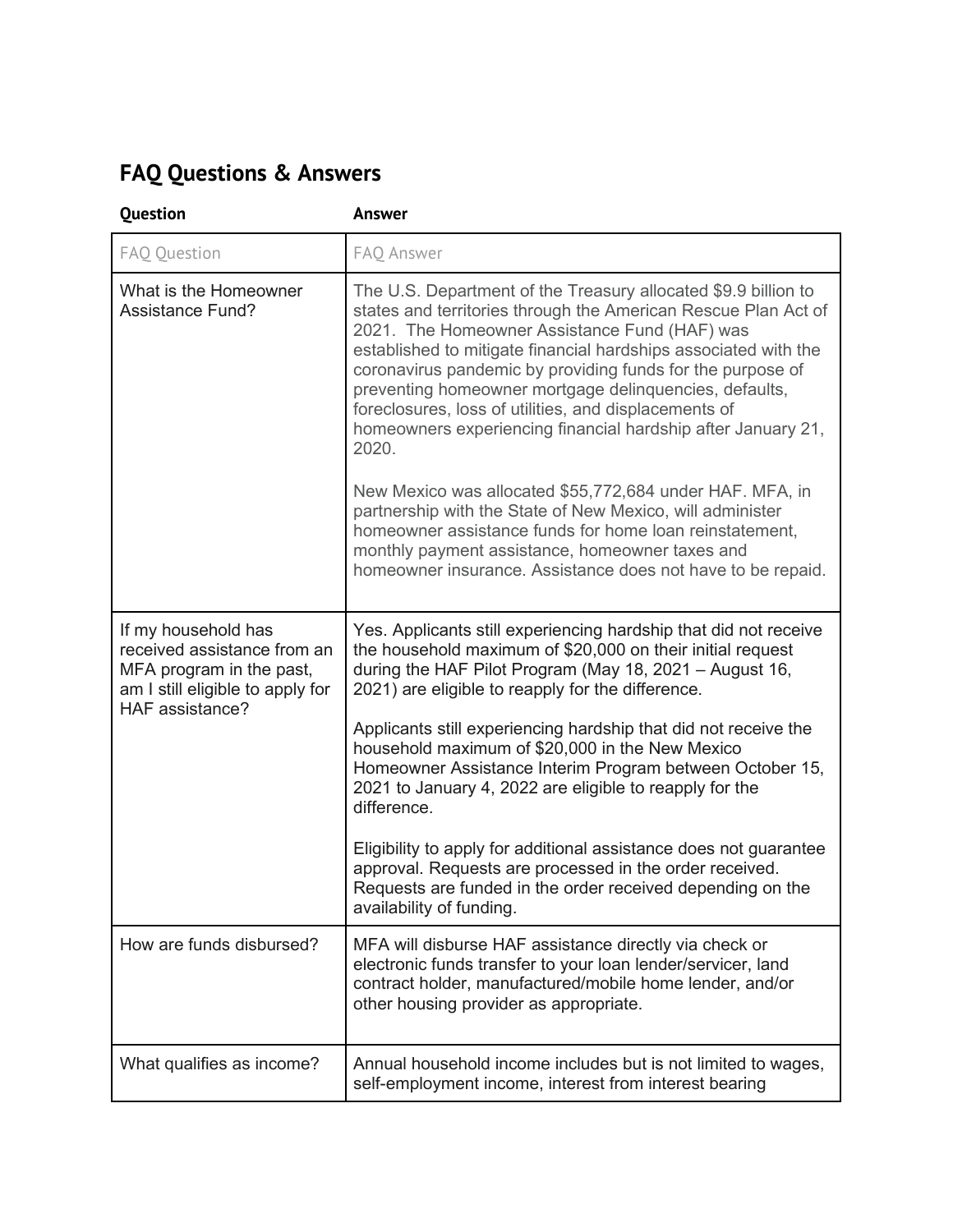|                                                                   | accounts, rental income, distributions from trusts, pensions,<br>social security benefits, SSI, retirement accounts, death<br>benefits, disability payments, unemployment benefits,<br>severance or worker's compensation, general assistance or<br>TANF, child support, family support, alimony and armed forces<br>pay.<br>The income limits chart lists the income limits for this program<br>based on where you live and the number of people in your<br>household. These income limits are provided and required by<br>HUD.                                                                                                 |
|-------------------------------------------------------------------|----------------------------------------------------------------------------------------------------------------------------------------------------------------------------------------------------------------------------------------------------------------------------------------------------------------------------------------------------------------------------------------------------------------------------------------------------------------------------------------------------------------------------------------------------------------------------------------------------------------------------------|
| What documents will I need<br>to provide?                         | Documentation requirements include (1) a legally issued form<br>of identification such as a valid driver's license or state or<br>government issued identification, (2) documents needed to<br>verify household income, and (3) documentation needed to<br>verify past due amounts, such as a homeownership loan<br>statement or other evidence of housing cost delinquency (e.g.<br>insurance invoice or tax statement).<br>Depending on the type of assistance you are requesting,<br>additional documentation may be required from you or your<br>loan servicer. See the full list of required documents by clicking<br>here. |
| Is the assistance a loan that<br>requires repayment?              | No. HAF funds will be disbursed to servicers or lenders on<br>behalf of eligible homeowners in the form of a grant. Only in<br>the instance of fraud or wrongful misrepresentation would an<br>applicant have to repay the funds.                                                                                                                                                                                                                                                                                                                                                                                                |
| Is this program only for<br>those with a traditional<br>mortgage? | No. Eligible loans include a mortgage, deed of trust, or other<br>consensual security interest on a principal residence and<br>homeowners with consensual contractual agreements on a<br>principal residence such as real estate contracts, lease-<br>purchase contracts, mobile/manufactured home loans, chattel<br>loans and/or land contracts.                                                                                                                                                                                                                                                                                |
| How do I apply for this<br>program?                               | The application is available online, or a hard copy of the<br>application may be requested by contacting MFA at 505-308-<br>4206 or 866-488-0498. Representatives are available to assist<br>with the application during normal business hours.                                                                                                                                                                                                                                                                                                                                                                                  |
| Does my hardship have to<br>be related to COVID-19?               | Yes. Eligible hardships related to COVID-19 include but are not<br>limited to unemployment, reduction in work hours, increased<br>expenses, or complete loss of income. During the application                                                                                                                                                                                                                                                                                                                                                                                                                                   |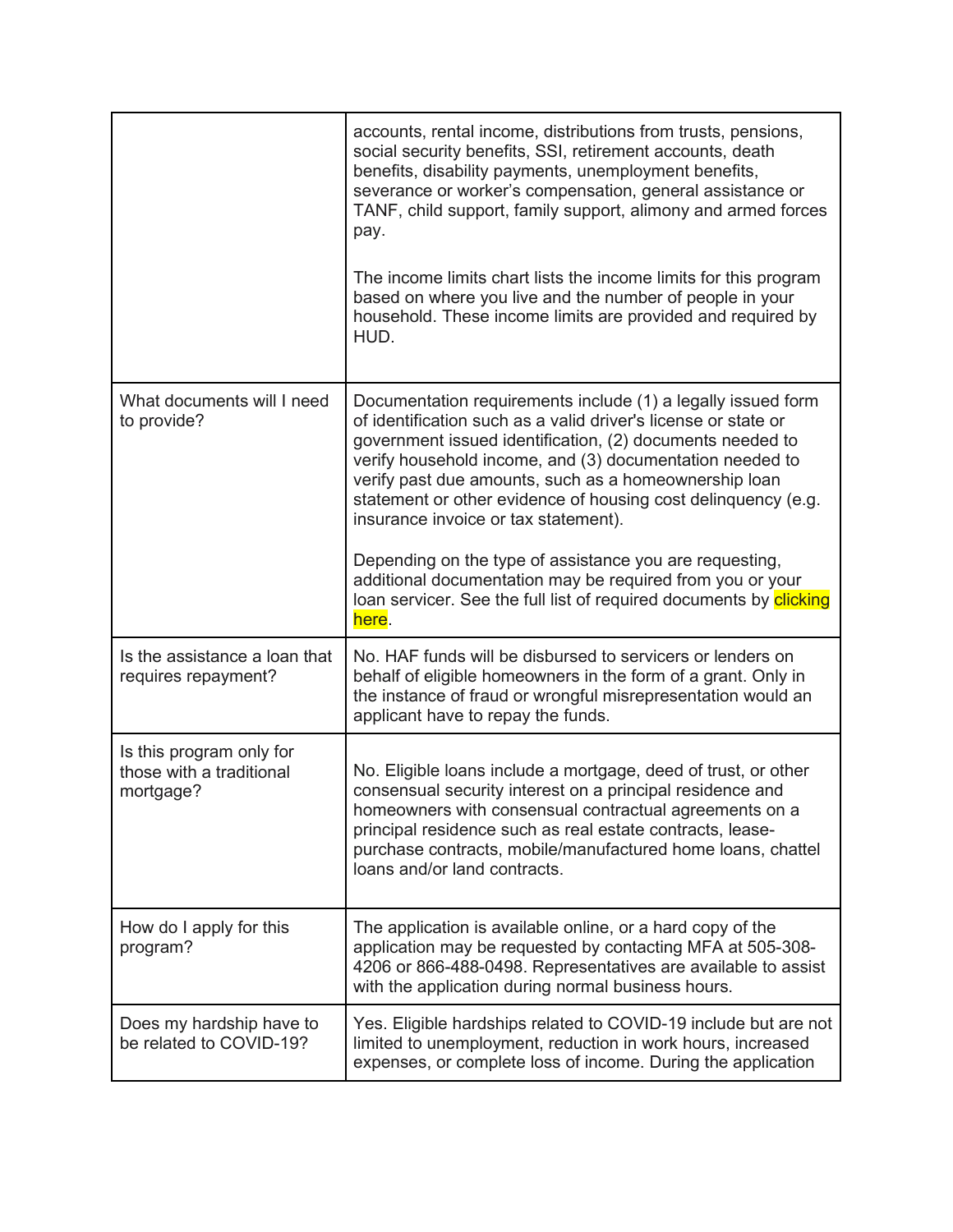|                                                                                                               | process, homeowners will be required to attest to their financial<br>hardship.                                                                                                                                                                                                                 |
|---------------------------------------------------------------------------------------------------------------|------------------------------------------------------------------------------------------------------------------------------------------------------------------------------------------------------------------------------------------------------------------------------------------------|
| Does this program pay for<br>home repairs?                                                                    | Currently, home repairs are not an eligible use of funds.                                                                                                                                                                                                                                      |
| I live in a manufactured<br>home. Can I participate in<br>the program?                                        | Manufactured homes are eligible for participation.                                                                                                                                                                                                                                             |
| I am currently working on<br>loss mitigation with my<br>servicer. Can I still apply?                          | Yes. MFA will work with you and your servicer to apply funds to<br>a loss mitigation program. Additional requirements may include<br>documentation of a loss mitigation offer, loss mitigation denial,<br>or other evidence that the servicer will apply any disbursed<br>funds.               |
| What if my home is already<br>in foreclosure?                                                                 | If you have received notice that your home is in foreclosure,<br>you are still eligible to apply. The application will ask you to<br>provide additional information about the foreclosure.                                                                                                     |
| Am I eligible to apply if I am<br>currently in bankruptcy?                                                    | If you are currently in bankruptcy, you are still eligible to apply.<br>Additional requirements may include approval from your loan<br>servicer to accept payments and/or approval from the<br>bankruptcy Court. Applicants will be responsible for obtaining<br>any necessary Court approval. |
| What if I do not have all the<br>information necessary to<br>complete the application<br>once I have started? | At any time during the application process, you may save the<br>information you have completed, and later return to complete<br>the application. Homeowner assistance funds will be available<br>to qualified homeowners on a first-come, first served basis.                                  |
| What if I have questions or<br>have technical problems<br>during the application<br>process?                  | If you have questions or need technical assistance, contact<br>MFA at 505-308-4206 or 866-488-0498. Representatives will<br>be available to assist you during normal business hours.                                                                                                           |
| Will the program assistance<br>only help with the first<br>mortgage lien?                                     | No, the program can also assist with an additional mortgage<br>lien.<br>Home Equity Line of Credit (HELOC) loans are not eligible.<br>Non-mortgage liens are not eligible.                                                                                                                     |
| I have a reverse mortgage<br>and no delinquent<br>payments. Can I still apply?                                | Yes, if you have a reverse mortgage and you have delinquent<br>property taxes or property insurance, including an escrow<br>shortage, you can apply for assistance.                                                                                                                            |
| I own my home free and<br>clear. Can I still apply?                                                           | Yes, if you own your home free and clear and you have<br>delinquent property taxes or property insurance, you can apply<br>for assistance.                                                                                                                                                     |